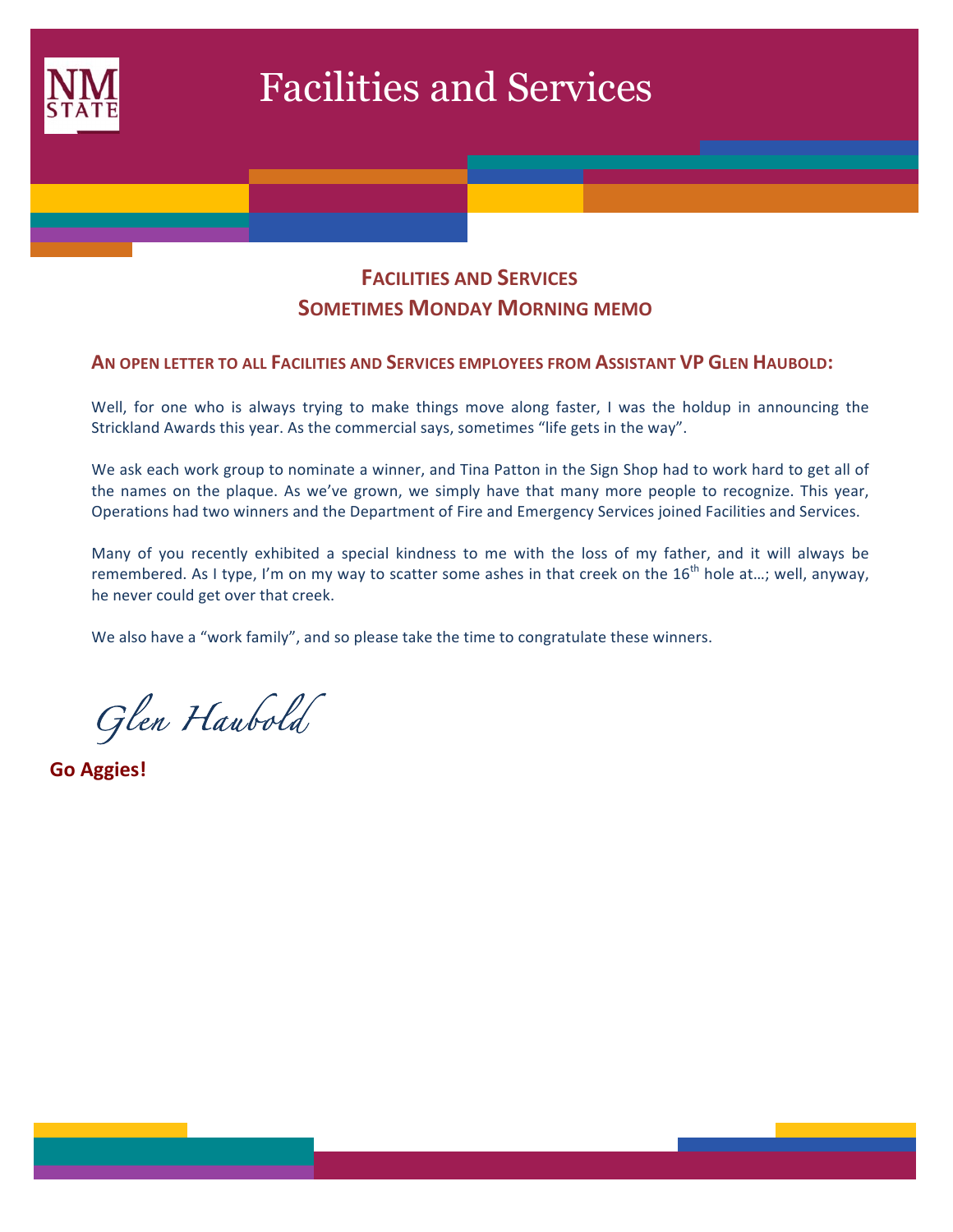# **FACILITIES AND SERVICES AWARD AND RECOGNITION NEWSLETTER**

## **PERSONNEL OURS (AND NMSU'S) MOST IMPORTANT RESOURCE**

Before we start on the awards, we would like to recognize the new employees in Facilities and Services: **STEPHANIE STERNER**, locksmith, in Access Control; **JOSI BROWN**, administrative assistant, associate in administration; and **ARTURO CARRERA, VICTOR PALAFOX**, and FERNANDO MONCAYO as plant operators in the Central Utility Plant.

Also, PAMELA ESPARAZA, fiscal assistant, intermediate, and NICKY ALANIZ, environmental manager, are new employees in Environmental Health and Safety. JACK KIRBY has transferred to Environmental Health and Safety and joins **DAVID SHEARER** and **DREW KACZMAREK** as assistant directors.

**CHRISTOPHER AERTS and KELLEN TARKINGTON** have joined the Department of Fire and Emergency Services as fire captains; and **RONNIE SALINAS** is a new groundskeeper in the Grounds Department.

Facilities always looks first to those employees who have prepared themselves to advance, and we want to congratulate **DANIEL FERNANDEZ** and **ROCKY PUENTES** on their promotions: Daniel accepted the position as assistant project manager in Project Development, and Rocky moved up to lead painter in the Paint Shop.



## **FIRE FIGHTER OF THE YEAR**

NMSU Department of Fire and Emergency Services would like to congratulate FF Eric Adair and William Guin for being selected as Firefighters of the Year. This year we had a co-award due to the very difficult decision of selecting only one winner. Both firefighters have gone above and beyond in what they do, and provide for the university. The qualities we were looking for in the nominees were: leadership skills, initiative, mentoring, dedication and respect for others. Both of the nominees excelled in all of these areas and showed true characters when

interacting with their peers and supervisors.



STRICKLAND 2013 PAGE | 2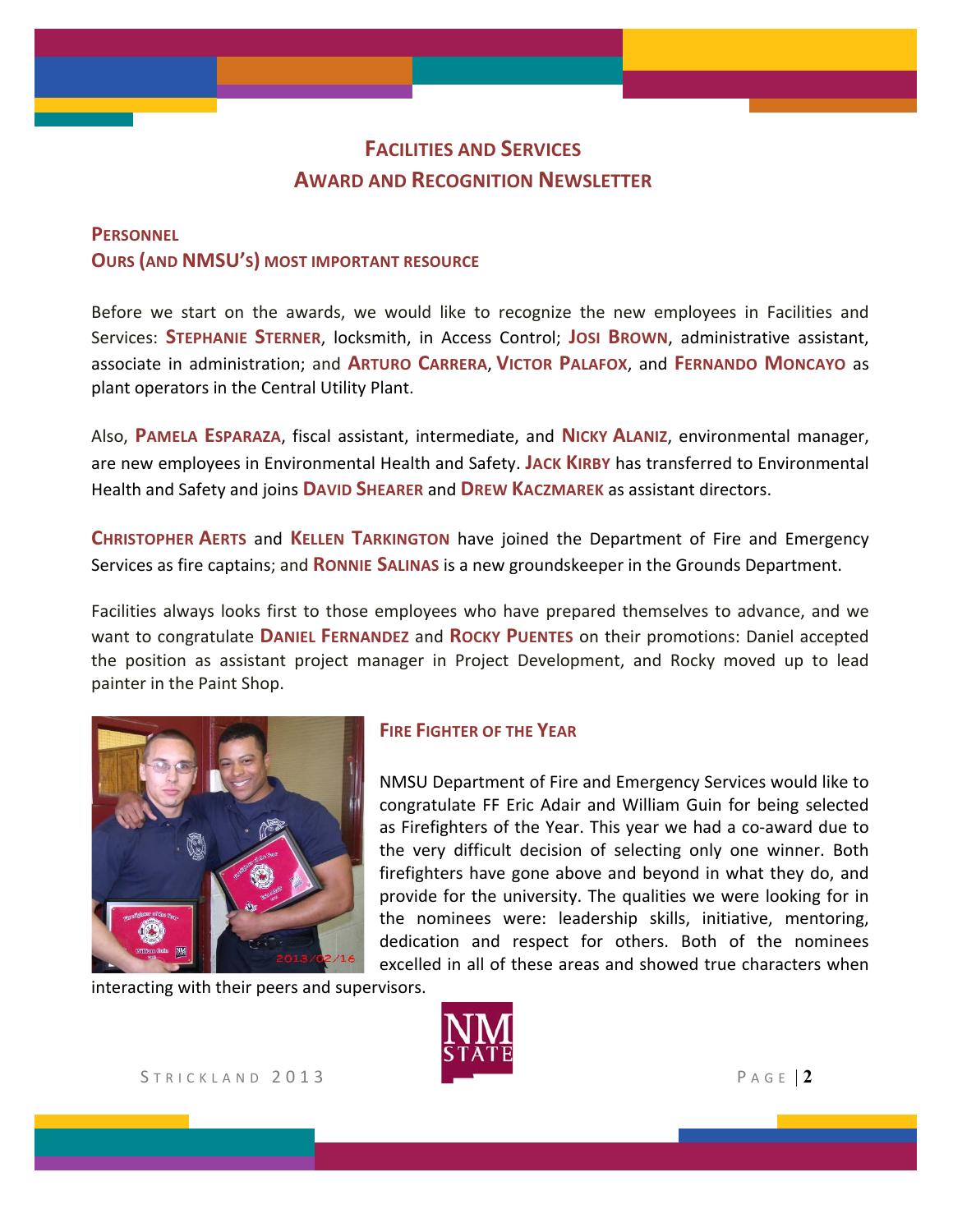The department held a celebration on February 16, 2013 to celebrate their great achievement.

#### **STRICKLAND AWARDS**

Charles Strickland served as NMSU's Physical Plant director for 45 years, from 1911 through 1956. In honor of his long service to our organization, the Strickland Award was created in 1997 to recognize individuals who have rendered exceptional service to the organization that is now Facilities and Services.

Two years ago, we dropped the "Office of..." from our name, because Facilities and Services is a division with approximately 300 employees consisting of Environmental Health and Safety, Facility Operations, Business Administration, Project Development and Engineering, the Office of Sustainability, the Department of Fire and Emergency Services, and the Office of the University Architect, Campus Planning, and Space Management.

This issue of the Facilities and Services newsletter is dedicated to the Strickland Award winners, the winner of the new AVP's Award, the awardee of the university Ralph B. Crouch Award, and the personnel of Facilities and Services. We appreciate all of you.



## **JOSE GAMON ENVIRONMENTAL HEALTH AND SAFETY**

Jose began his career at NMSU almost 19 years ago. It began with Offices of Facilities and Services in June 1994 as custodial manager until April 2002. Then he moved to manager, training and safety for the Offices of Facilities and Services from April 2002 to December 2007. He has been the Safety Manager with the Facilities and Services Environmental Health and Safety unit since December 2007.

David Shearer, assistant director of environmental health and safety, wrote about Jose:

Jose Gamon has been a Safety Manager with Environmental Health & Safety since 2007 and is an excellent asset to the department. He is a team player that is always willing to help others and is committed to keeping our campus community safe.

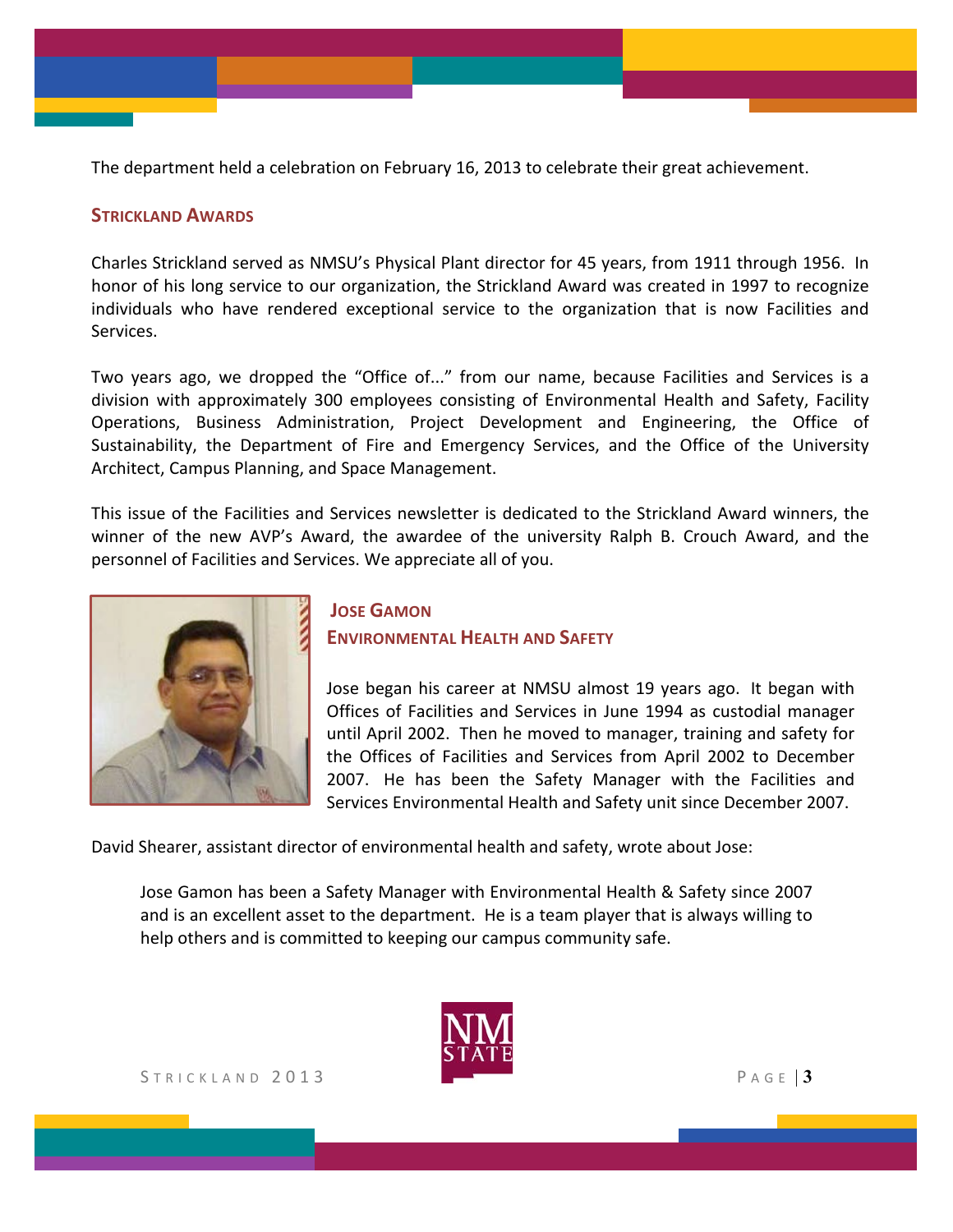As part of his duties, Jose performs building inspections and always meets with each building monitor to ensure that they understand the hazards and deficiencies found. He reviews the work orders that are submitted to correct the noted problems and goes over the obligation of the building occupants. He also supports building and office reviews for indoor air quality, asbestos, and mold.

When there is a problem or potential hazard, he is willing to step in to help or support the resolution. He provides comprehensive Spanish classes on Hazcom and Asbestos Awareness. In a recent review, he was told that a number of English and Spanish speaking custodians had not received the required Employee and Hazcom safety class. As a result, he worked to set up a Spanish Employee and Hazcom class and worked with the supervisors to register the untrained employees in the regular or Spanish classes as appropriate.

His duties include training on heavy equipment, lifts, and asbestos. When trenching was heavy last fall and this spring, Jose was present to ensure that there were no accidents or injuries in this hazardous activity. He listened to the concerns of our excavation workers and looked for solutions to problems. This included following up to help ensure that buried electric and other hazardous utilities were located and marked as accurately as possible and that near-misses were mitigated.



## **JOHN PADILLA JON PADILLA**

#### **PROJECT DEVELOPMENT AND ENGINEERING**

Alton Looney, director of construction, talks about Jon:

Jon Padilla has been a busy man the last couple of years. For those of you traveling the main campus and to university facilities beyond, you will recognize some of Jon's handiwork. While providing the construction management service at the beautiful main campus *Center for the Arts* project, Jon also managed the construction phase for our new O'Donnell Hall Subway; three new DACC

buildings - *East Mesa Campus Phase 6 & 7, Chaparral Center Campus, Hatch Campus*; and the *Classroom Building Improvements* project at our Alamogordo Campus. To give you a perspective, Facilities and Services has completed an average of \$26 million in construction cost over the past eleven years. These six projects total over \$45 million. We are tired just watching Jon work.

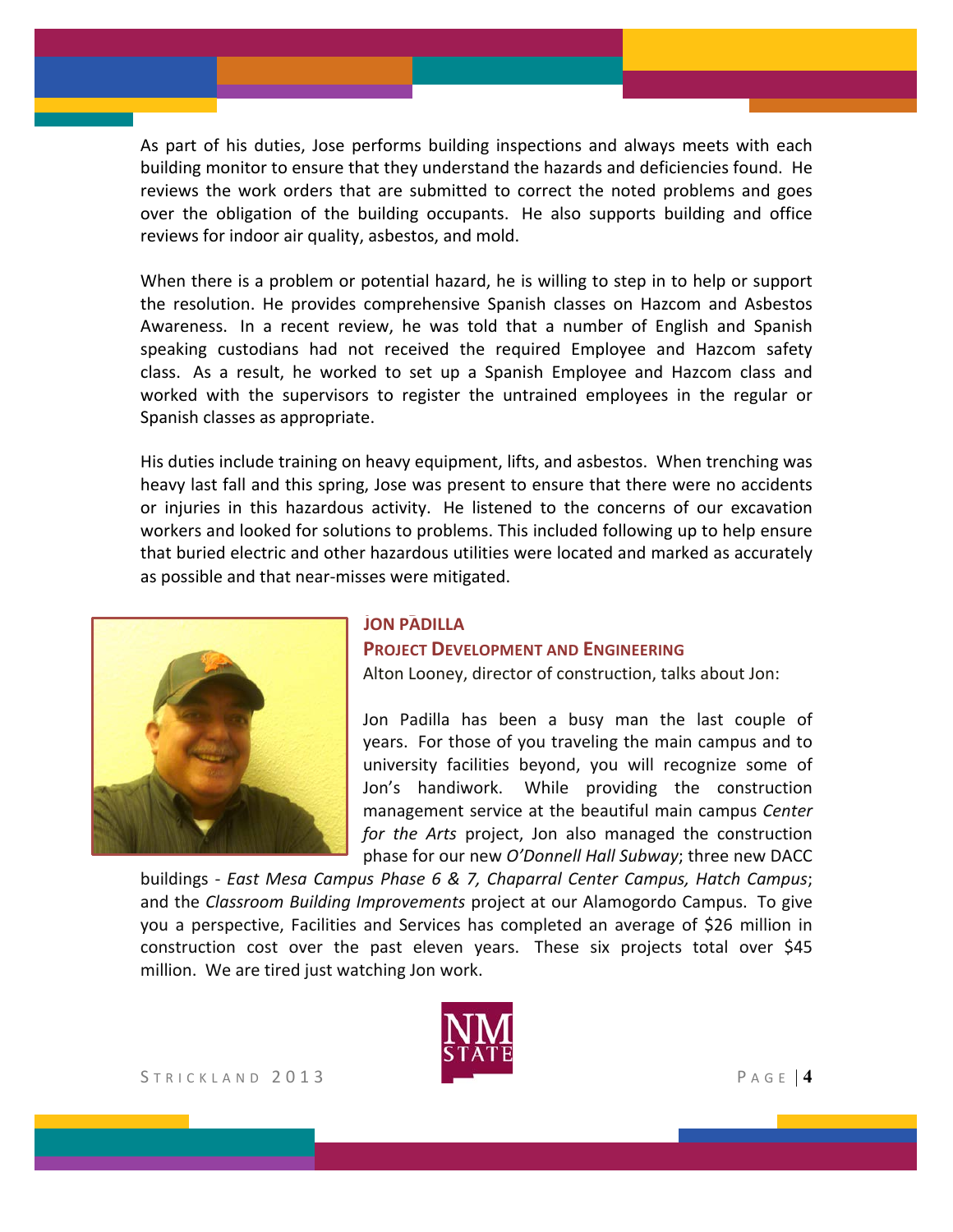

# **CAPTAIN JOHNNY CARRILLO FIRE AND EMERGENCY SERVICES**

Fire Chief Mario Acosta tells us this about Captain Carrillo:

Capt. Carrillo started his fire service career with the City of Las Cruces Fire Department in 1986 as a fire cadet. After retiring from the Las Cruces Fire Department, he joined NMSU Fire Department in April 2009.

He is currently a Fire Captain at NMSU Fire and has

direct supervision over our student firefighters. Capt. Carrillo is available for emergency response, responsible for training of his firefighters, serves as the hazardous materials instructor, and oversees our fire protection equipment.

He is dedicated employee who is always willing to lend a helping hand and assist wherever he can. As of late, Capt. Carrillo has been heavily engaged in many aspects of the fire department. He has definitely made a positive impact on the university campus.

We are glad to recommend Captain Johnny Carrillo for the Strickland Award for this year.

## **ANDY LOPEZ AND JESSIE VARGAS**

## **FACILITY OPERATIONS**

Executive Director of Facility Operations Tim Dobson sent in the following:



## **ANDY LOPEZ**

(*from Ralph "Bud" Jones*)

It is with great enthusiasm that I take this opportunity to nominate Mr. Andy Lopez for the 2012 Strickland Award. Mr. Lopez has worked for NMSU for 24 years. Mr. Lopez began working for Facilities and Services as a Groundskeeper I in 1988. Andy has worn many hats while working in the Grounds Department. Andy was an equipment operator for a number

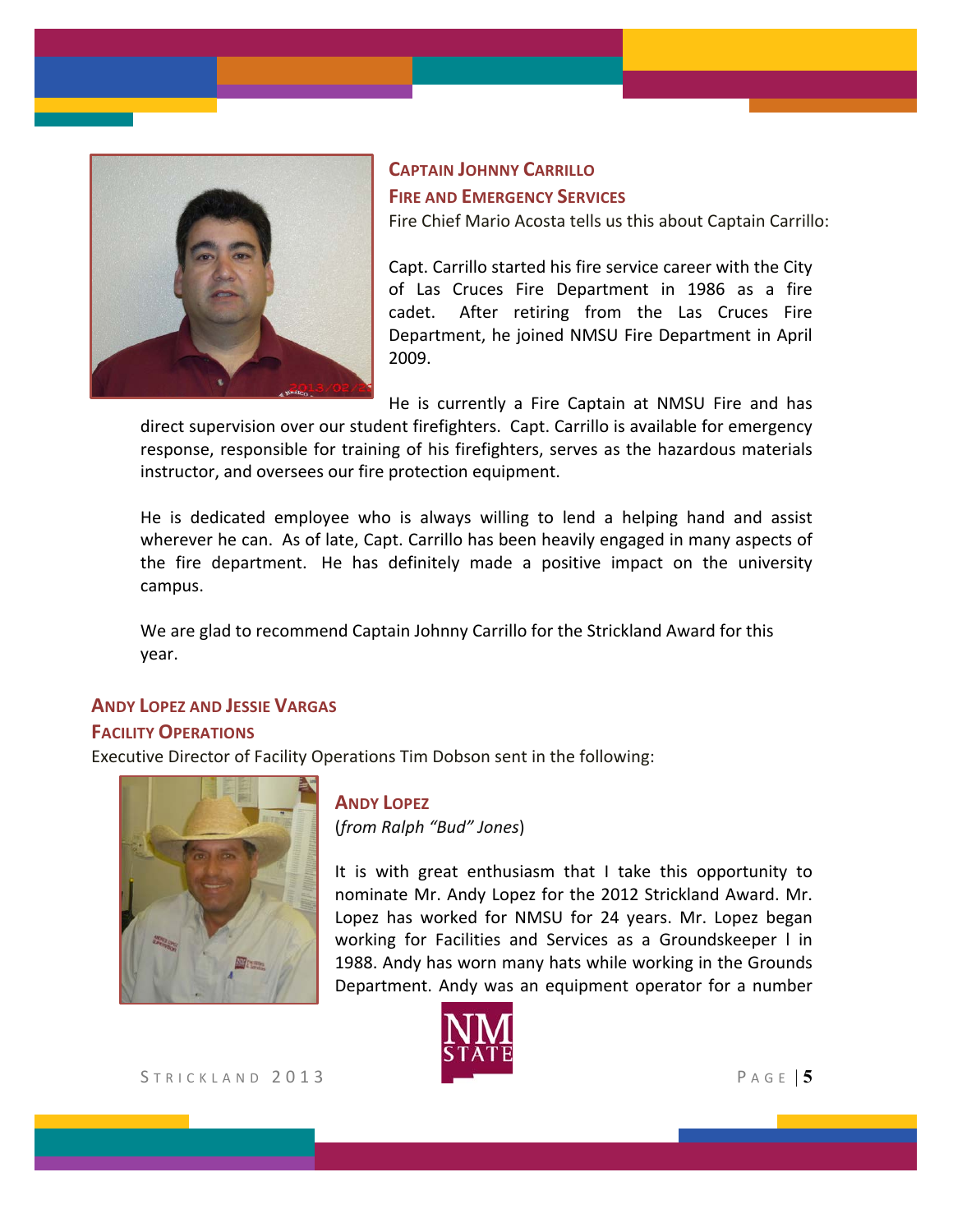of years, and Andy's duties have ranged from taking care of the University Housing turf areas to overseeing the detailing of all campus turf and landscaped areas.

Through many years of hard work and exemplary service, Andy moved through the ranks to an assistant supervisor on January 1, 1990 and became a supervisor On May 14, 2004. Andy's current duties and responsibilities are to oversee a staff of 6 and care for all the athletic fields and support events as needed.

Andy's work ethic is second to none. He leads by example and is constantly training his staff on how make sure the final product that he and his staff provide to Athletics is a product to be proud of. An example of this is that if you have been to an Aggie Football Game, all the painting, lettering and design work is due to Andy and his crew's diligence. Andy states, "I want to show the staff how to work smarter not harder". His efforts have shown in the quality of the work he and his staff perform.

Andy is also the staff member you will see working after normal working hours at most outdoor sporting events to make sure everything is as it should be.



## **JESSIE VARGAS** (*from Ralph Lucero, Sr.)*

I would like to nominate Jessie Vargas for the Strickland Award. Jessie started working with NMSU on April  $11<sup>th</sup>$ , 1988 in the custodial shop and worked there until March  $3<sup>rd</sup>$ , 2006 when he transferred over to the plumbing shop. Jessie came to the plumbing shop without any plumbing experience and started as a plumber's assistant; he was very eager to learn the plumbing trade and was always

asking questions about why we did something the way we did, why we used certain materials, and what their purpose was. Jessie would always say he wanted to become a plumber and get his plumbing license. He has worked very hard trying to learn the trade and he did obtain his plumbing and gas licenses.

Jessie now is one of my best plumbers here in the plumbing shop. He has really come a long way from being a custodian to a licensed plumber and still wanting to get certified in water and waste water, he is very respectful with everyone he comes in contact with,

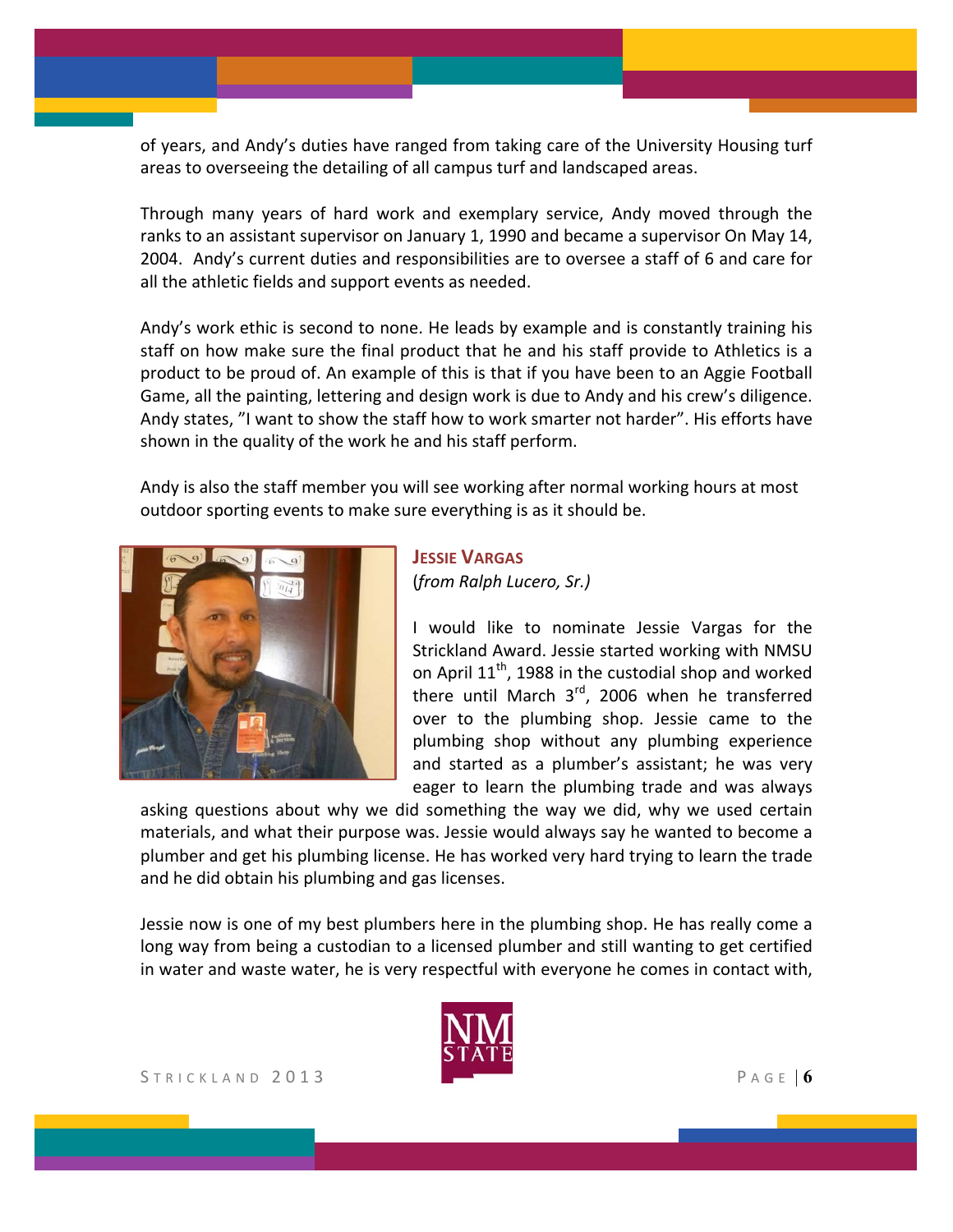and is always willing to give a helping hand to anyone. Anytime I need a volunteer for weekend or evening work he is the first one to raise his hand and offer to volunteer. Again, I nominate Jessie Vargas for the Strickland Award for twenty-four years of dedication and hard work here at NMSU.



## **KAREN TUETS BUSINESS ADMINISTRATION**

Kelly Brooks, executive director of facilities administration, wrote:

In response to your solicitation for nominees for the 2012 Strickland award, I would like to nominate Karen Tufts. The criterion for the Strickland award includes outstanding customer service, exceptional job performance, and going above and beyond normal job requirements. Karen embodies

all of these in spades. In addition to her excellent performance, her positive attitude and sense of humor has a huge influence on those she works with. She is a "go to" person and always commits 100% to all that is requested of her. She can be counted on to figure things out, make recommendations, and assure implementation goes smoothly.

Below please find some of the comments I received from those who work with Karen and benefit from all of her talents. She truly deserves this recognition.

Karen has always been a tremendous support to our group. She is thorough, patient, and knowledgeable, and without her diligence we would not be able to maintain the pace on many of our projects.

Jack Kirby

Karen supports our group in so many ways; AiM, purchasing, kicking our  $\omega$ #\$\$\$, and just generally getting us all on the same page with the business office. She is very deserving of this award!

Scott McLean



STRICKLAND 2013 PAGE | **7**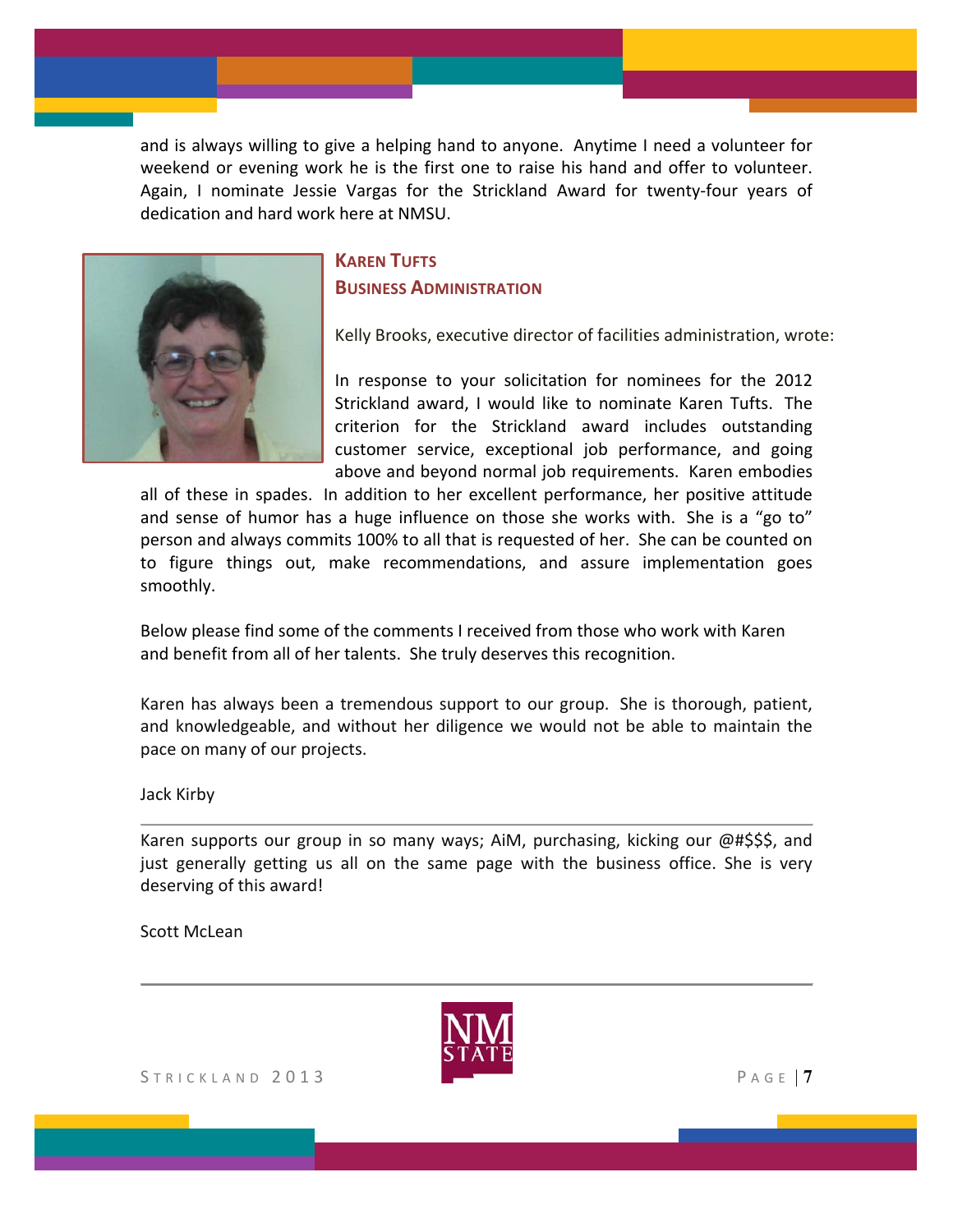Kelly,

I would like to nominate Karen Tufts for the Charles Strickland Award. Karen has always been a go-getter and from my observations has made a terrific addition to the Accounting office and Facilities and Services. She has a can-do attitude and her enthusiasm is infectious. Her positive interaction with Facilities and Services personnel, as well as the campus community, is a credit to not only herself but New Mexico State University as well. I think that Karen is the model employee that the folks who created this award had in mind.

Steve Self

Karen is deserving of this award because she exemplifies pride and professionalism in her work, and she is dedicated to sharing her knowledge to assure processes flow efficiently.

Florarine Jones

#### **AVP'S AWARD**

The Strickland Award was created in 1997, and for the last two years one employee from each of the major work units has been selected. I rely heavily on the departments and / or unit heads to provide input for these awards, but last year I am adding the AVP's Award. Like the Sometimes Monday Morning Memo, this award will be given out annually or whenever the AVP feels like it. This award will be to recognize an employee or group of employees for a significant achievement or collection of outstanding work representative of the facilities and services values, goals, and mission.

I want to note that this past year the winner of the award managed the construction of the Center for the Arts (CFTA). For this past year, Alton has tackled one challenge after another on this project. For these measurable achievements, I'd like to acknowledge ALTON LOONEY OF PROJECT DEVELOPMENT AND **ENGINEERING** as the second recipient of the Facility and Services AVP's Award.

Alton has kept me informed throughout this project, and while we don't always agree, I can count on Alton to shoot straight, to tell me what he thinks, and to let me know when I'm wrong  $-$  and I really appreciate it. (Note: the first theater production in CFTA was held on February 22, 23, and 24.)

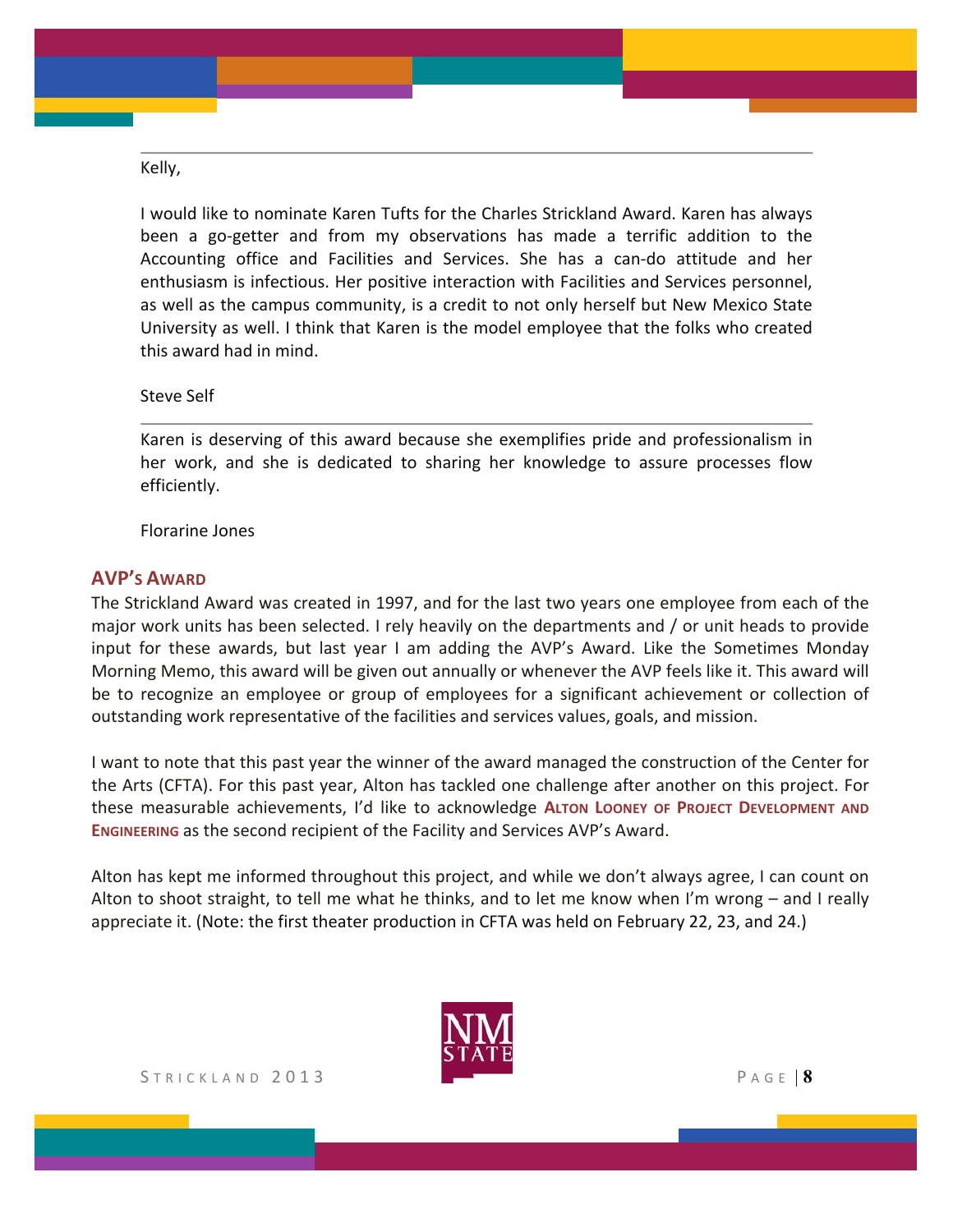

#### **ALTON LOONEY**

#### **PROJECT DEVELOPMENT AND ENGINEERING** (from Enrique "Henry" Espalin)

Alton has been building and renovating NMSU's buildings and utilities for the past ten years. Starting his NMSU career in 2002, he brought with him years of project management experience. Although he took a short leave of absents from NMSU in 2005, he returned in 2006 to continue his career. Though the years Alton has push and held himself and his direct reports to a high

standard of professionalism and project management.



## **KATRINA DOOLITTLE ENVIRONMENTAL HEALTH AND SAFETY RALPH B. CROUCH MEMORIAL AWARD**

When we prepared the nomination packet for this award, people from across campus volunteered to help me with it. That speaks volumes, particularly for a safety officer.

Katrina is a true Aggie with over 25 years of

dedicated service to NMSU. She is the first of her family to receive a degree and has three from NMSU, culminating with a Ph.D. She started with NMSU as a safety officer in 1991 when there were just 4 FTE in the Safety Office and was promoted to Director of EHS in 1994. She is also a life-long, native New Mexican from the little town of Tucumcari located on the historic route 66 and was born appropriately enough on Earth Day, April 22<sup>nd</sup>. As the Director of EH&S she has spent time in just about every corner of the campus, from the tunnels under NMSU to the attic in Biology, all the while earning the true respect of faculty, staff, and students.